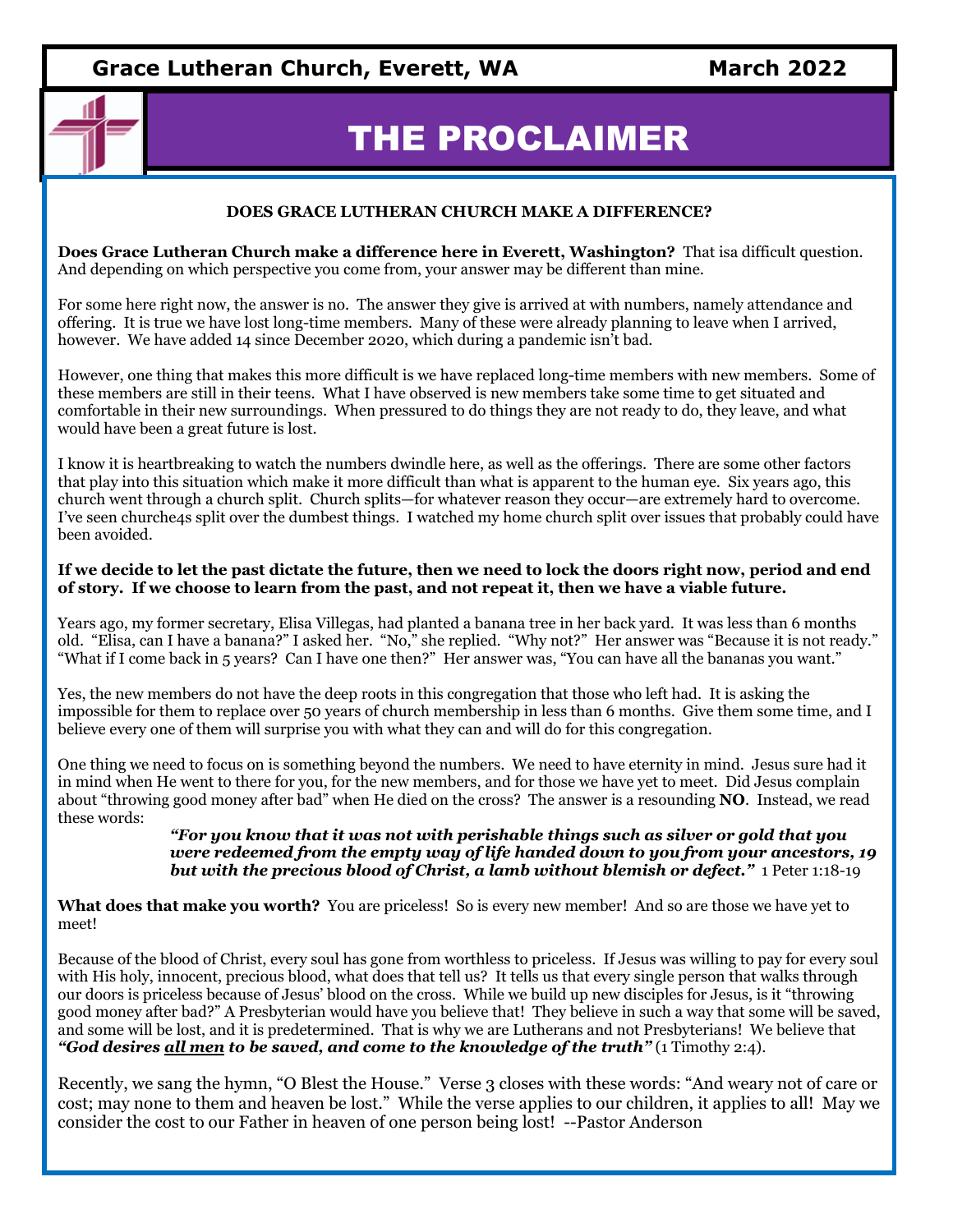

## LENT SERMON SERIES: GOD AT WAR

March 2,2022: (Ash Wednesday) "The Enemy" March 6, 2022 (Lent 1): "The Battleground" March 13, 2022 (Lent 2): "The Kingdom Taken by Force" March 20, 2022 (Lent 3): "The War Against the Heart" March 27, 2022 (Lent 4): "Allies in the Battle" April 3, 2022 (Lent 5): "The Warrior's Heart" April 10, 2022 (Palm Sunday): The Donkey and the Stallion" April 14, 2022 (Maundy Thursday):The Man Who Would Not be King" April 15, 2022: "The Greatest War Ever Fought" April 17, 2022: "Jesus, the Warrior/King"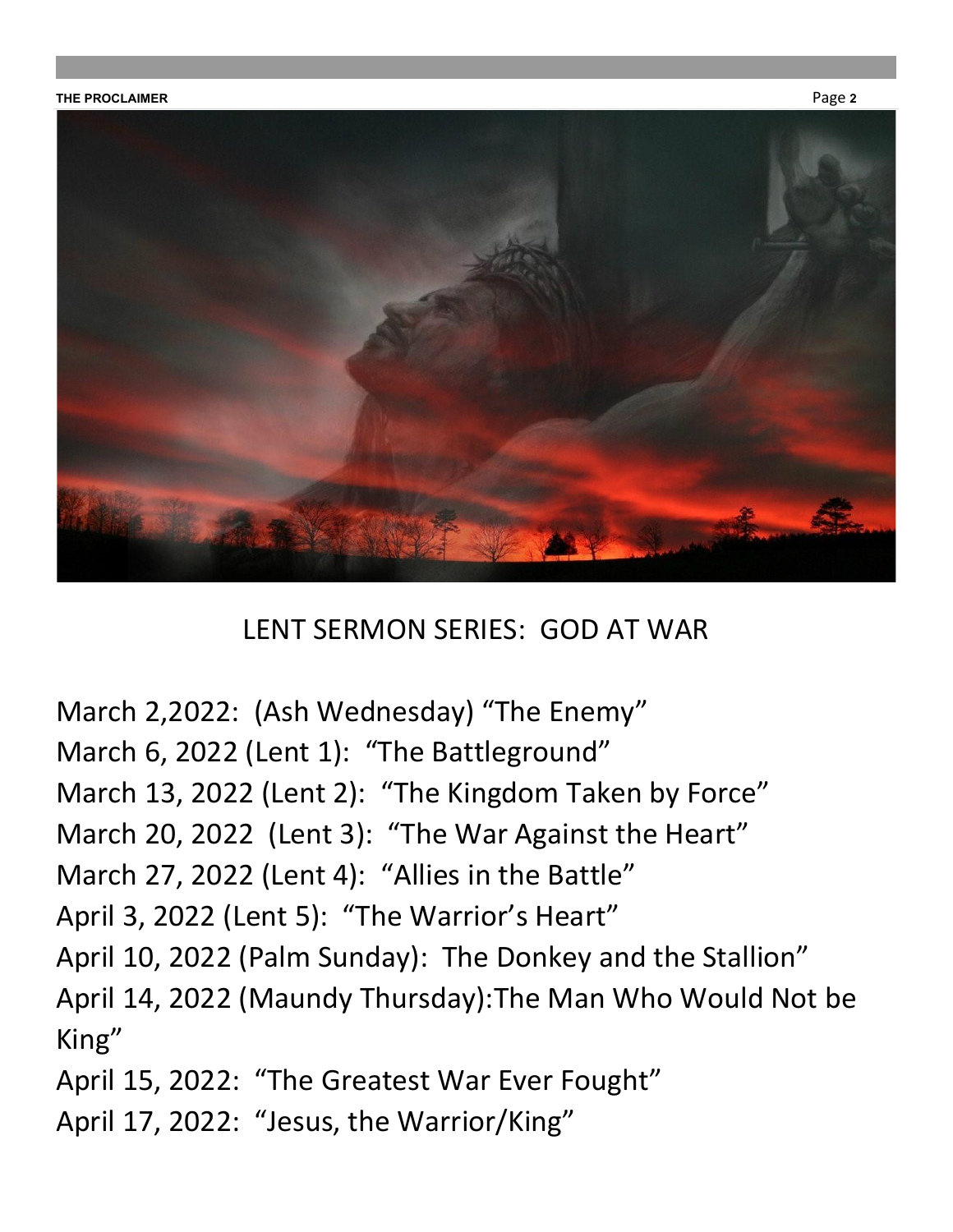### **THE PROCLAIMER** Page 3 **COVID-19: What Has Changed**

If you've been fully vaccinated:

- x **You can gather indoors with fully vaccinated people with a mask**.
- x **You can gather indoors with unvaccinated people from one other household (for example, visiting with relatives who all live together) without masks, unless any of those people or anyone they live with has an [increased risk for severe illness from COVID-19.](https://www.cdc.gov/coronavirus/2019-ncov/need-extra-precautions/people-with-medical-conditions.html)**
- $\bullet$  If you've been around someone who has COVID-19, you do not need to stay away from others or get tested unless you have symptoms.
	- $\circ$  However, if you live in a group setting (like a correctional or detention facility or group home) and are around someone who has COVID-19, you should still stay away from others for 14 days and get tested, even if you don't have symptoms.

## **What Hasn't Changed**

For now, if you've been fully vaccinated:

- You should still take steps to [protect yourself and others](https://www.cdc.gov/coronavirus/2019-ncov/prevent-getting-sick/prevention.html) in many situations, like wearing a mask, staying at least 6 feet apart from others, and avoiding crowds and poorly ventilated spaces. Take these precautions whenever you are:
	- o In public
	- o Gathering with unvaccinated people from more than one other household
	- o Visiting with an unvaccinated person who is at [increased risk of severe illness or death from](https://www.cdc.gov/coronavirus/2019-ncov/need-extra-precautions/people-with-medical-conditions.html)  [COVID-19](https://www.cdc.gov/coronavirus/2019-ncov/need-extra-precautions/people-with-medical-conditions.html) or who lives with a person at increased risk
- **•** You should still avoid medium or large-sized gatherings, especially inside.
- You should still delay domestic and international travel. If you do travel, you'll still need to follow CDC [requirements and recommendations.](https://www.cdc.gov/coronavirus/2019-ncov/travelers/travel-during-covid19.html)
- You should still watch out for [symptoms of COVID-19](https://www.cdc.gov/coronavirus/2019-ncov/symptoms-testing/symptoms.html), especially if you've been around someone who is sick. If you have symptoms of COVID-19, you should get tested and stay home and away from others.

**March 21, 2022, Governor Inslee has declared that the facemask ban will be lifted. If you wish to continue to wear one, you may do so. If you wish to no longer wear one, that is**  also permitted. The Church Council will discuss the feasibility of doing the "Greet One Another." We will abide by their decision.

**UPDATE: Governor Inslee has removed the indoor mask mandate beginning March 11, 2022,at 11:59PM. That means we are free to not wear a mask beginning next Sunday.**

## **WE ARE HEADED BACK TO NORMAL!**

## **PRAISE GOD!**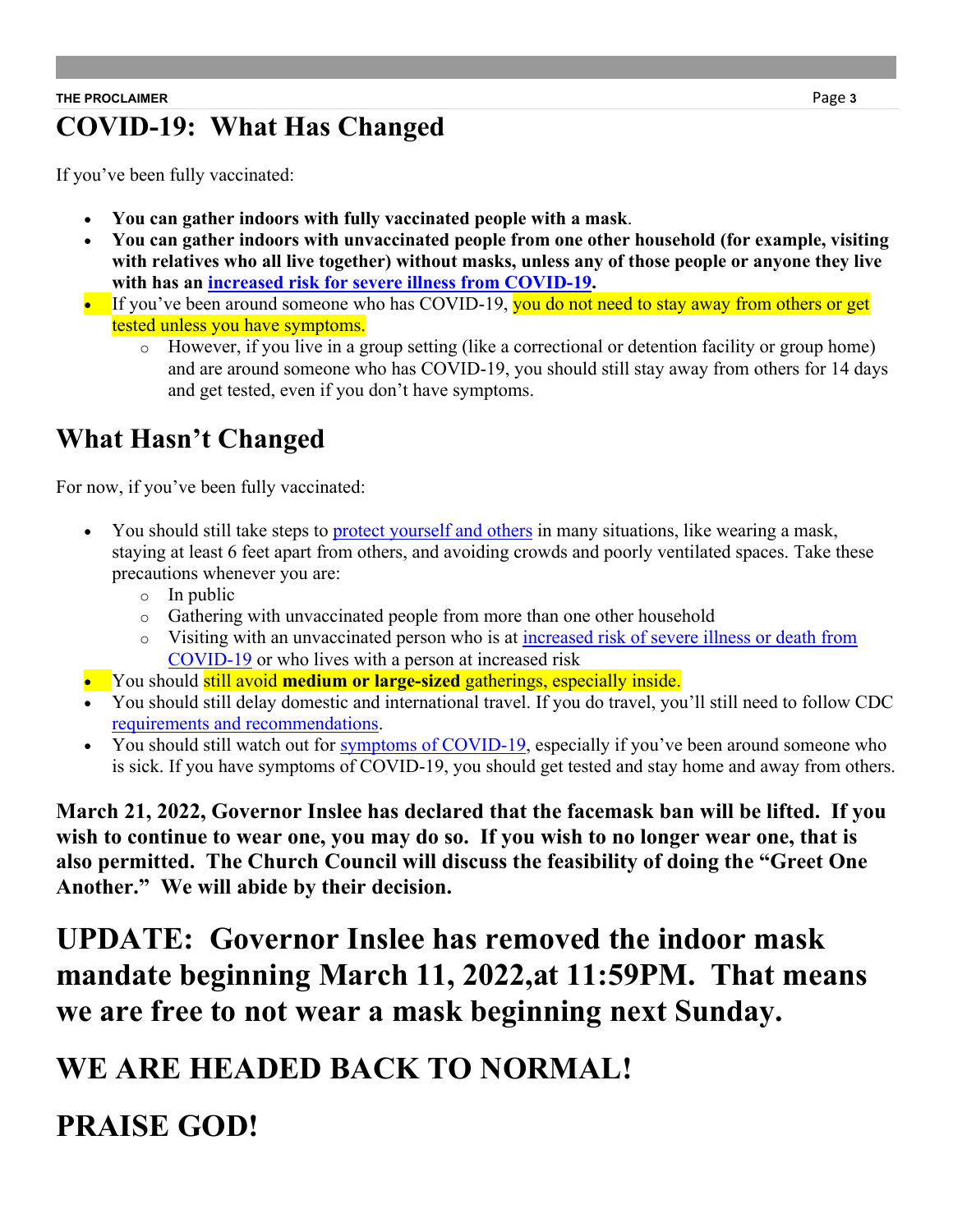#### **THE PROCLAIMER** Page 4

 **Mark Anderson Pastor** 

**glcpastor8401@gmail.com**

**Mike Ryan [360-772-1205](mailto:360-772-1205) Elders**

**fleetmstr@gmail.com**

**Byron Malloy Trustee <b>Helen** Holton

**James Koch Marilee Ryan Council Treasurer Council Secretary**

**Marilee Ryan Council Secretary** XXXXX

**Elaine Pearson Financial Secretary** 







**Walt Ziebell** 

**Webmaster**

God's blessings to **you both on your birthday! March**



**Margaret Dildine......... 6 ǥǥǥǥǥǥǥͥ Mary Wampler.............22** 

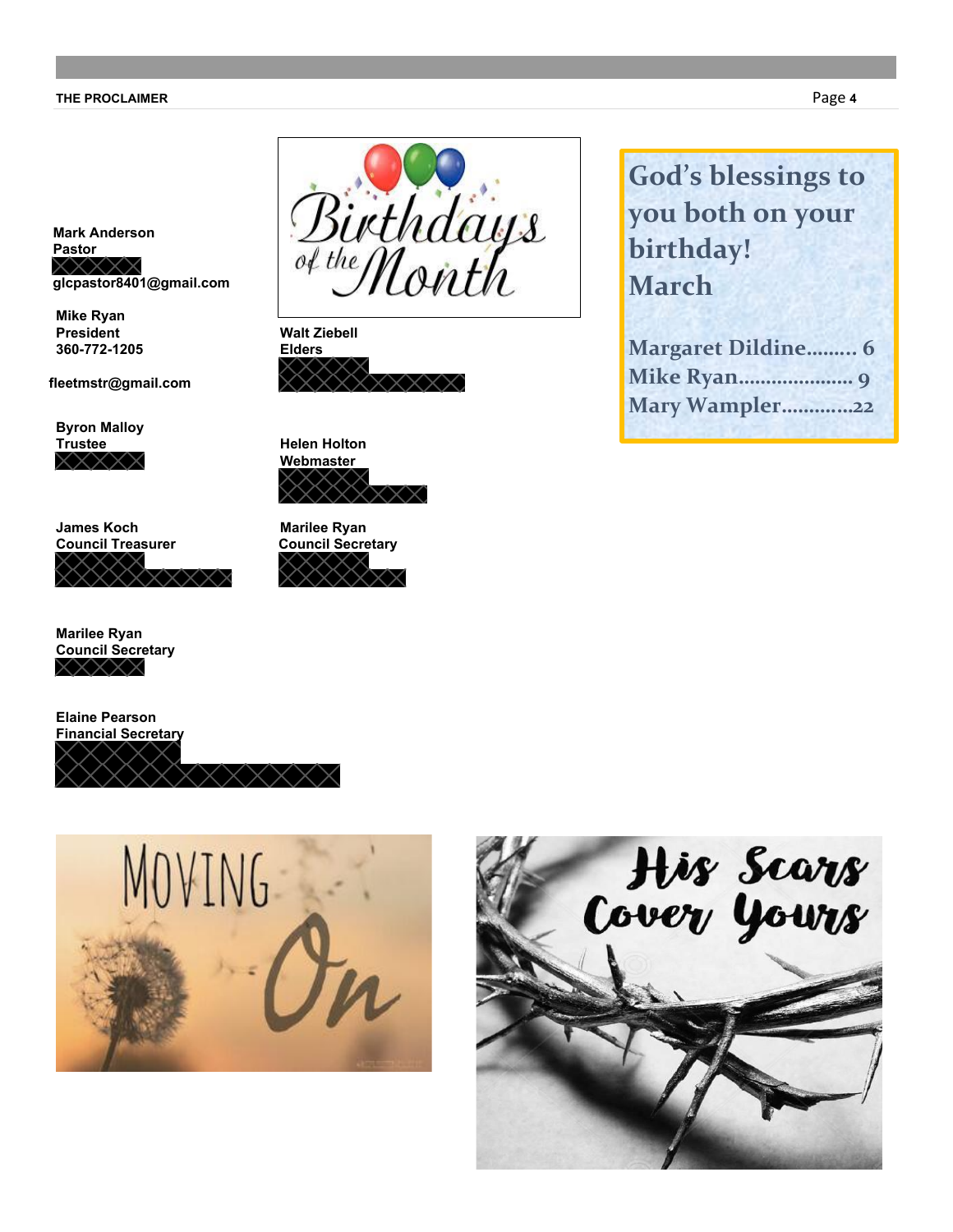| THE PROCLAIMER                                                                                                  |                                          |                |                                                                                             |                                            |                                                       | Page 5                                                         |
|-----------------------------------------------------------------------------------------------------------------|------------------------------------------|----------------|---------------------------------------------------------------------------------------------|--------------------------------------------|-------------------------------------------------------|----------------------------------------------------------------|
| <b>March 2022</b>                                                                                               |                                          |                |                                                                                             |                                            |                                                       |                                                                |
| <b>Sunday</b>                                                                                                   | <b>Monday</b>                            | <b>Tuesday</b> | Wednesday                                                                                   | <b>Thursday</b>                            | <b>Friday</b>                                         | <b>Saturday</b>                                                |
|                                                                                                                 |                                          | 1              | 2 ASH<br><b>WEDNESDAY</b><br>2:30 Church<br>Council<br>5:30:Supper<br>6:30 Ash<br>Wednesday | $\overline{3}$<br><b>ELDERS</b><br>6:30 PM | 4                                                     | $\vert$ 5                                                      |
| 6 <br>9:00 HS Sunday School<br>10:00 Worship Service<br>With Holy Communion                                     | 7 CHURCH<br><b>COUNCIL</b><br>6:30<br>PM | 8              | 9                                                                                           | 10                                         | $ 11\rangle$<br><b>MASK MANDATE</b><br>LIFTED11:59 PM | 12 TURN YOUR<br><b>CLOCK AHEAD ONE</b><br><b>HOUR TONIGHT!</b> |
| $ 13\rangle$<br>9:00 HS Sunday School<br>10:00 Worship Service<br><b>DAYLIGHT SAVINGS</b><br><b>TIME BEGINS</b> | 14                                       | 15             | 16                                                                                          | 17 ST.<br><b>PATRICK'S DAY</b>             | 18                                                    | $ 19\rangle$                                                   |
| 20<br>9:00 HS Sunday School<br>10:00 Worship Service<br>With Holy Communion                                     | 21                                       | 22             | 23                                                                                          | 24                                         | 25                                                    | 26                                                             |
| $27$ 9:00 HS Sunday School $ 28$<br>10:00 Worship Service                                                       |                                          | 29             | 30                                                                                          |                                            |                                                       |                                                                |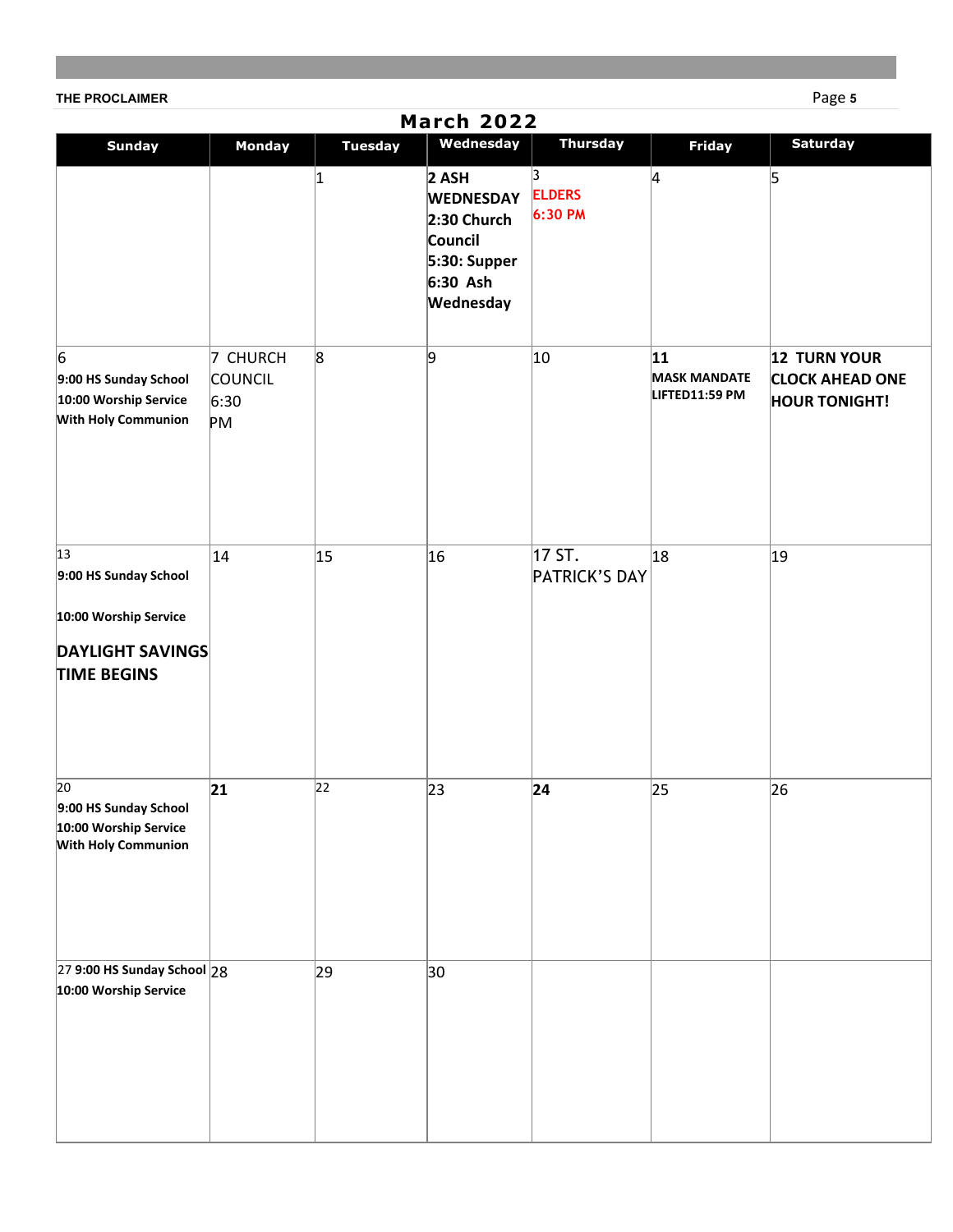

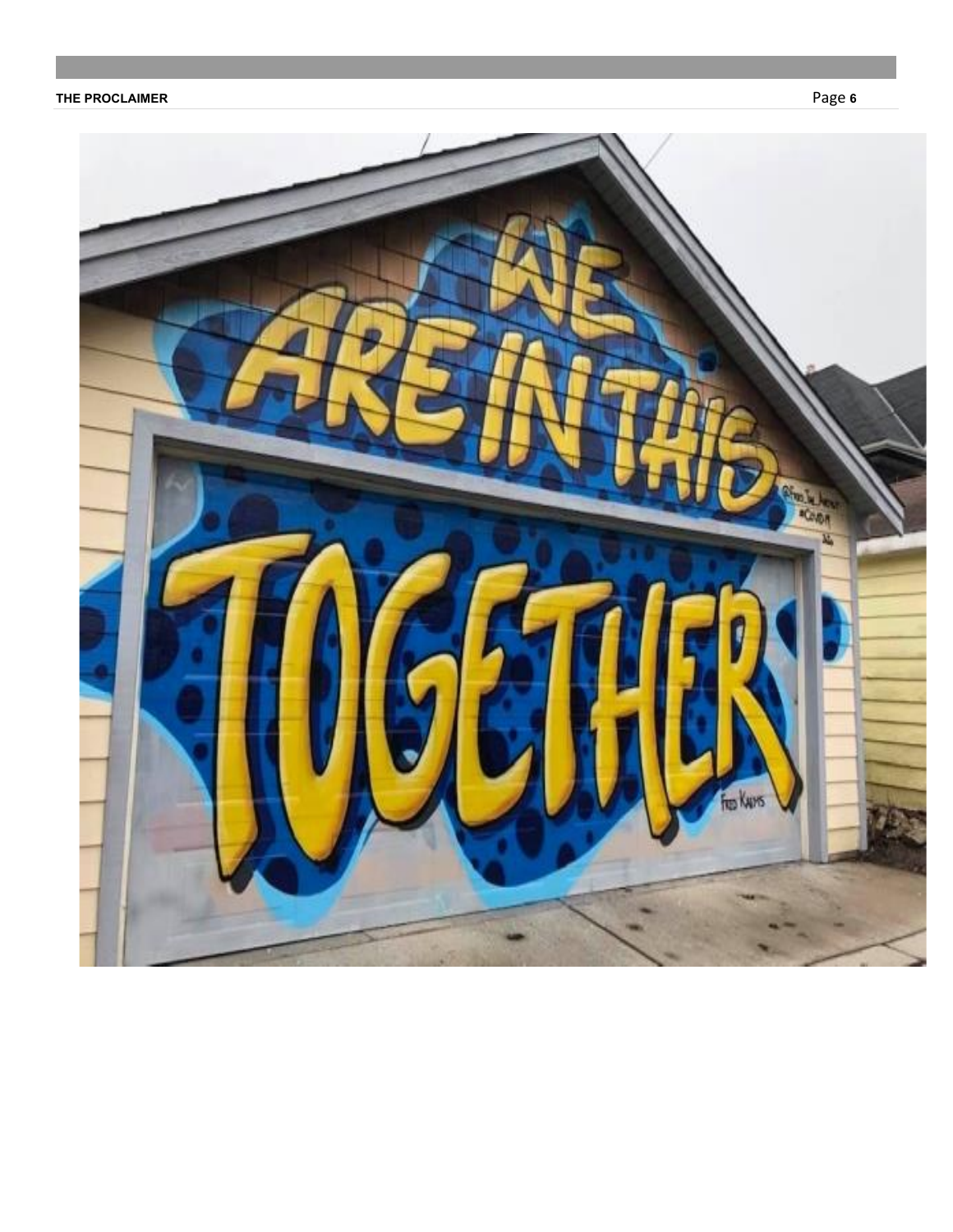#### **THE PROCLAIMER** PAGE 2022 **Page 7**



### LWML Mission Statement:

As Lutheran Women in Mission, we joyfully proclaim Christ, support missions, and equip women to honor God by serving others.

The Lutheran Women's Missionary League Washington-Alaska District is funding eight mission grants for the 2020-2022 biennium.

Our fiscal year ends March 31, 2022. Your contributions before the end of March are great appreciated in reaching our total mite goal of \$160,000. which includes our district and twenty-five (25) percent going to national LWML to help fund their mission grants.

Please visit our district webpage at *[wa-aklwml.org](http://wa-aklwml.org/)* for a list of grants and news about the LWML women in our district.

The current national LWML fiscal year is April 1, 2021-March 31, 2023. Their mission goal is \$2,150,000.

Amounts received as of January 31, 2022, is \$1,119,686.94. LWML webpage is *[lwml.org.](http://lwml.org/)*

A list of mission grants is in the narthex. Thank you for placing your donations in the mite box at church.



Marilee Ryan, President

LWML Washington-Alaska District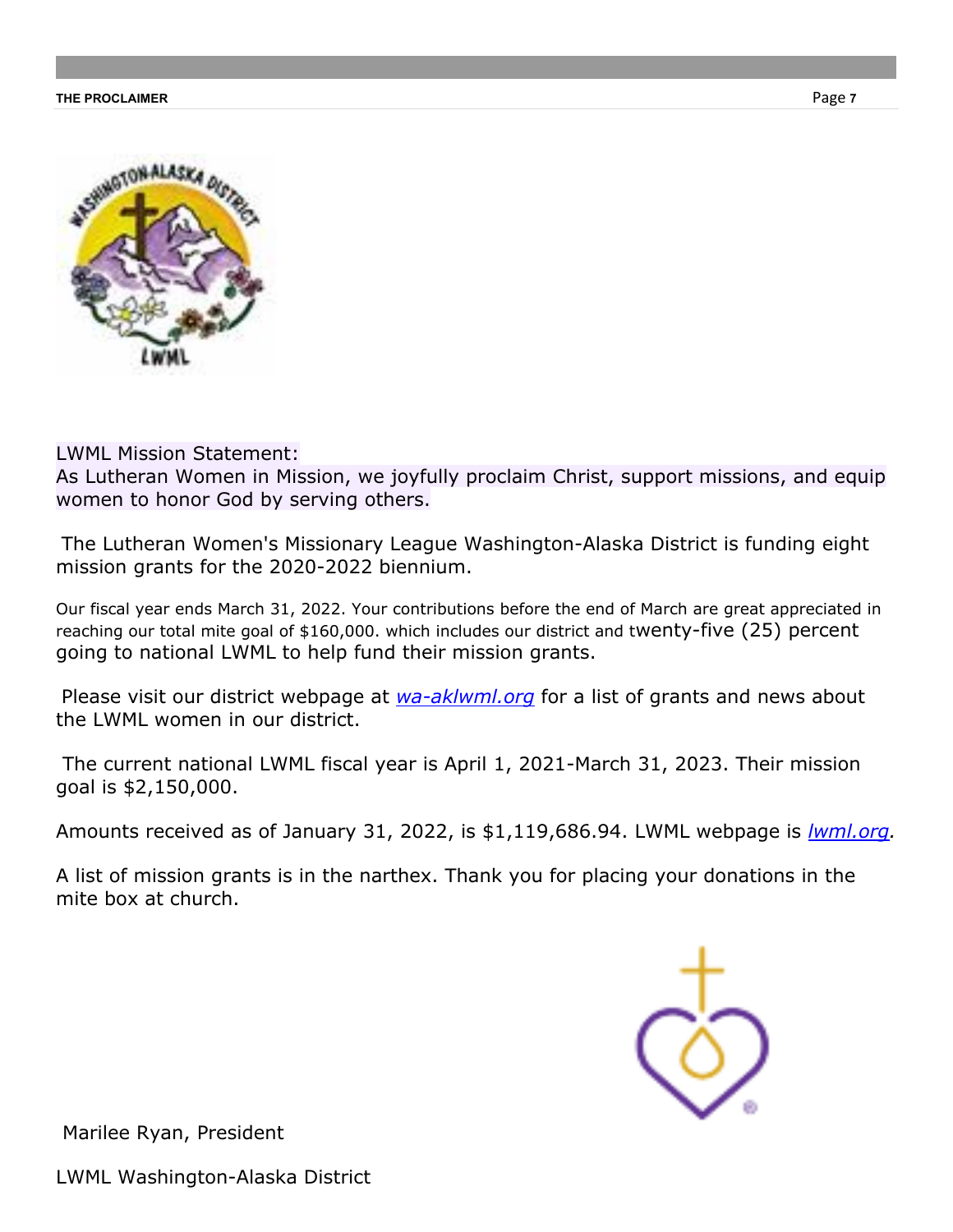### **The Lutheran Church²Missouri Synod LCMS Stewardship Ministry Newsletter Article ±January 2022**



### **God's Providential Care**

Everything we have and everything we are is a gift of God's providential care. We understand that we're not islands unto ourselves, that we could not exist without those who have gone before us and are alongside us. God has given us forefathers in family, country, and faith. We are recipients of what God worked through them. We know that God provides for our well-being through these means. He gives us farmers and ranchers of all sorts so that we can eat. But more than that God created and gave us all the things that those farmers and ranchers cultivate. He gave us the corn, the beans, the wheat, the cows for milking, the steers for grilling. He gave each of those things, properties for our nourishment and sustenance. Without God creating and instilling in those things their taste and their nutritional value, we would not exist.

He gives us doctors, surgeons, nurses, and hospitals. He gives us medicine and medical instruments. Again, he gave us all things that go into making those medicines and medical instruments. He instilled in those things the properties that can be utilized for that purpose. Without God creating and instilling those healing properties into those things, and without God creating the ability within man to find this out and press it into service of our medical needs, we would not enjoy the kind of health we do now.

But there's more. He gives us gainful employment through our employers and provides for the necessities of life through the labor of our hands: "Then Moses said to the people of Israel, 'See, the Lord has called by name Bezalel the son of Uri, son of Hur, of the tribe of Judah; and he has filled him with the Spirit of God, with skill, with intelligence, with knowledge, and with all craftsmanship, to devise artistic designs, to work in gold and silver and bronze, in cutting stones for setting, and in carving wood, for work in every skilled craft. And he has inspired him to teach, both him and Oholiab the son of Ahisamach of the tribe of Dan.' " (Exodus 35:30–34) And one step back from that, He has created and given us hands. And attached to those hands are arms with strength. He created us with minds in order to make those arms and hands move to accomplish the work set before us. And He has given us reason and senses. That mind, because of the reason God has instilled in it, is able to work through difficult problems before we press those arms and hands into labor. It allows us to grapple with concepts and run through scenarios instead of having to experience every situation personally. It allows us to learn from the mistakes as well as the accomplishments of others. This can be done for our entire body, all our skills and talents, everything that makes us ... us. So that everything we have AND everything we are is a gift from Him. This is what we confess in the First Article of the Creed when we say that we believe in God the Father Almighty, maker of heaven and earth.

But that is just the First Article of the Creed. We confess two more articles that deal with God's provision for our spiritual wellbeing. That He sent His son to die and be raised on the third day for our justification. That He delivers that justification through the Means of Grace (Baptism, preaching, the Word of God, and the Lord's Supper). And to give you those Means of Grace, He gives pastors and teachers, etc. Again, this could be expanded and expounded upon. So that literally everything that we have and everything that we are  $-\text{ in this life}$  and the next  $-\text{ is an inexpensive}$  is an inexpressible gift from God.

And it is for this, all of this, that we give thanks. And that is what stewardship is all about - giving thanks for God's provision for us. To give thanks is more than having an attitude of gratitude, more than just a feeling in our hearts. It is an action. It begins in the heart, but it doesn't stay there. It works its way out through the mouth in praise for God's gifts and in love and charity through the hands to our neighbors in family, country, and church. "For all this is my duty to thank and praise, serve and obey him" (Luther's Small *Catechism*, 16).

So give thanks to God for His inexpressible gift – for everything we have and everything we are. Do this not in word only but also in deed.